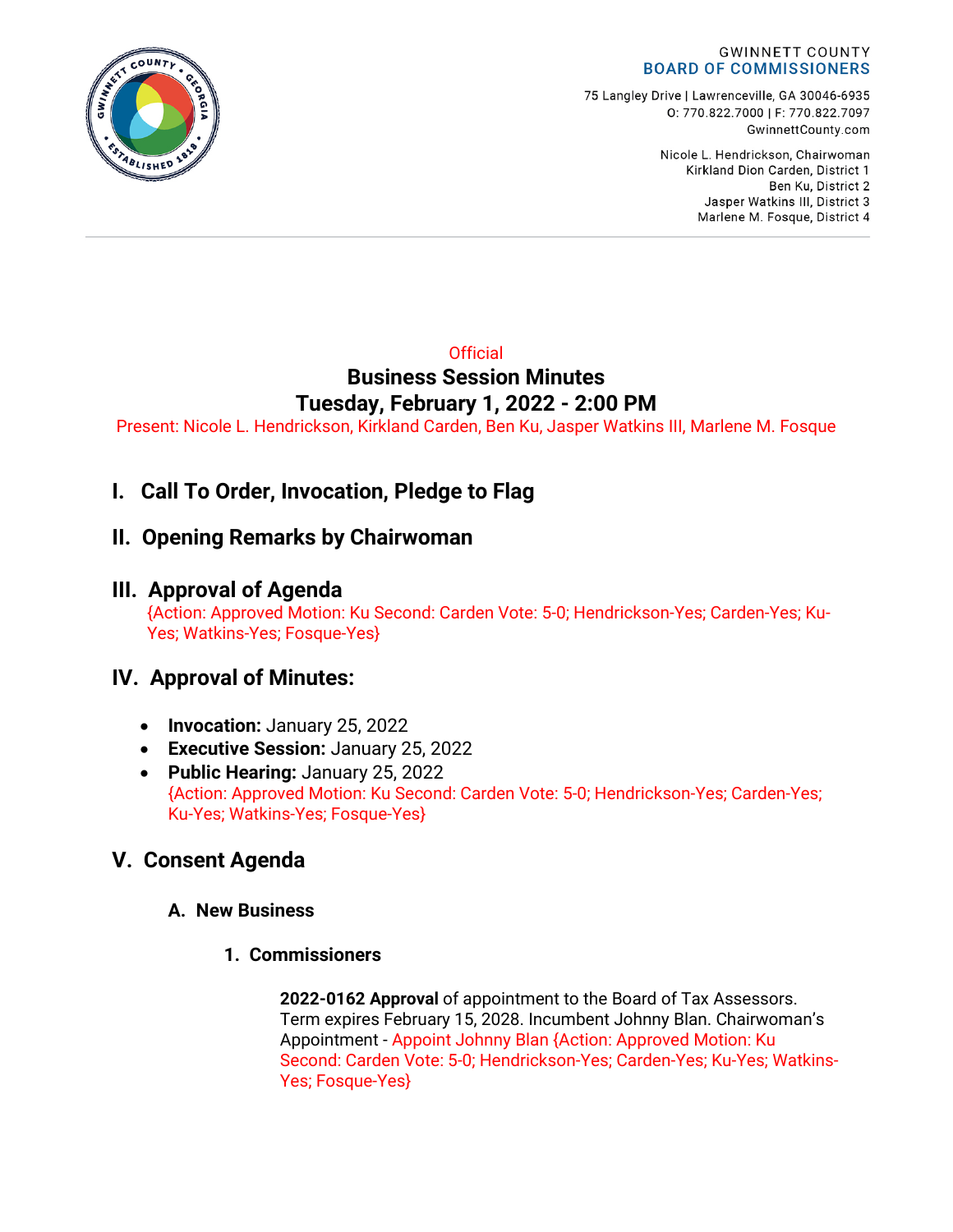### **V. Consent Agenda**

#### **A. New Business**

#### **1. Commissioners**

**2022-0163 Approval** of appointment to the Zoning Board of Appeals. Term expires February 28, 2023. Incumbent Jim Nash. Chairwoman's Appointment - Appoint Jim Nash {Action: Approved Motion: Ku Second: Carden Vote: 5-0; Hendrickson-Yes; Carden-Yes; Ku-Yes; Watkins-Yes; Fosque-Yes}

**2022-0164 Approval** of appointment to the Zoning Board of Appeals. Term expires February 28, 2023. Incumbent Paula Hastings. District 1/Carden - Appoint Paula Hastings {Action: Approved Motion: Ku Second: Carden Vote: 5-0; Hendrickson-Yes; Carden-Yes; Ku-Yes; Watkins-Yes; Fosque-Yes}

**2022-0165 Approval** of appointment to the Zoning Board of Appeals. Term expires February 28, 2023. Incumbent Jason Graham. District 2/Ku - Appoint Jason Graham {Action: Approved Motion: Ku Second: Carden Vote: 5-0; Hendrickson-Yes; Carden-Yes; Ku-Yes; Watkins-Yes; Fosque-Yes}

**2022-0166 Approval** of appointment to the Zoning Board of Appeals. Term expires February 28, 2023. Incumbent Jeff Timler. District 3/Watkins - Appoint Jeff Timler {Action: Approved Motion: Ku Second: Carden Vote: 5-0; Hendrickson-Yes; Carden-Yes; Ku-Yes; Watkins-Yes; Fosque-Yes}

**2022-0167 Approval** of appointment to the Zoning Board of Appeals. Term expires February 28, 2023. Incumbent Matt Peevy. District 4/Fosque - Appoint Matt Peevy {Action: Approved Motion: Ku Second: Carden Vote: 5-0; Hendrickson-Yes; Carden-Yes; Ku-Yes; Watkins-Yes; Fosque-Yes}

**2022-0168 Approval** to accept the resignation of Greg Beadles, Non-Residential Developer Representative, from the Development Advisory Committee. Member serves at the pleasure of the Board of Commissioners. {Action: Approved Motion: Ku Second: Carden Vote: 5-0; Hendrickson-Yes; Carden-Yes; Ku-Yes; Watkins-Yes; Fosque-Yes}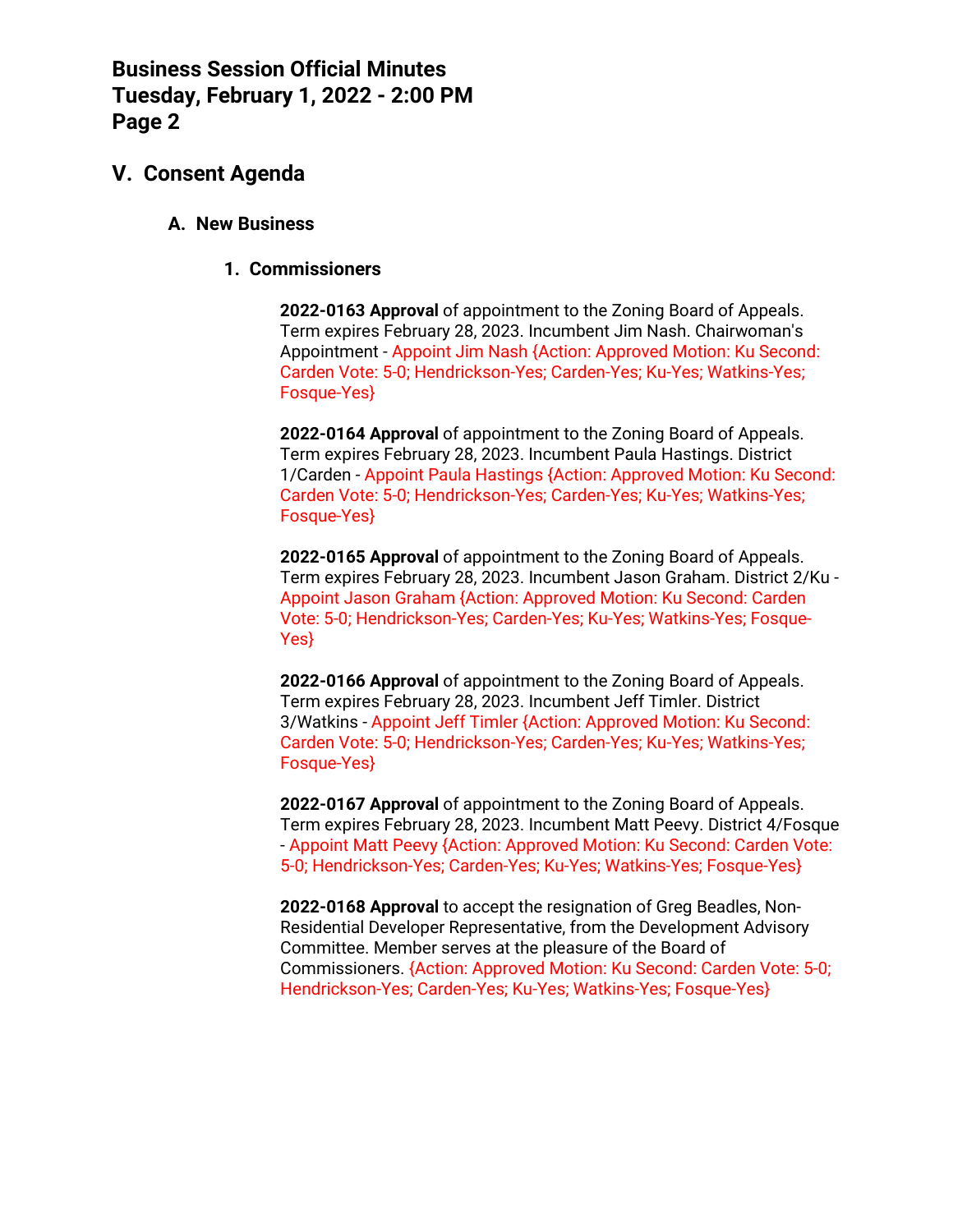## **V. Consent Agenda**

#### **A. New Business**

### **2. Multiple Departments**

**2022-0037 Approval** to renew BL013-21, door and door frame repairs and replacements on an annual contract (March 16, 2022 through March 15, 2023), Departments of Community Services and Water Resources, with Security Resources dba Door Resources, Inc., base bid \$120,000.00. (Staff Recommendation: Approval) {Action: Approved Motion: Ku Second: Carden Vote: 5-0; Hendrickson-Yes; Carden-Yes; Ku-Yes; Watkins-Yes; Fosque-Yes}

**2022-0063 Approval** to renew BL007-19, purchase only and purchase and installation of sod and sprigs on an annual contract (March 27, 2022 through March 26, 2023), Departments of Community Services, Transportation and Water Resources, with Arthur A. Jones & Associates dba Buck Jones Nursery; Benson Construction Company, Inc.; Kirkpatricks Turf & Landscape Management, LLC; and Tifton Sod, Inc. dba Tifton Turf, base bid \$282,000.00. (Staff Recommendation: Approval) {Action: Approved Motion: Ku Second: Carden Vote: 5-0; Hendrickson-Yes; Carden-Yes; Ku-Yes; Watkins-Yes; Fosque-Yes}

#### **3. Community Services/Tina Fleming**

**2022-0075 Approval** to renew BL008-19, repair and maintenance of aquatic dehumidification systems on an annual contract (April 16, 2022 through April 15, 2023), with Southeastern Heating and Air, Inc., base bid \$300,000.00. (Staff Recommendation: Approval) {Action: Approved Motion: Ku Second: Carden Vote: 5-0; Hendrickson-Yes; Carden-Yes; Ku-Yes; Watkins-Yes; Fosque-Yes}

**2022-0082 Approval** to renew BL041-20, provision of commercial moving services on an annual contract (April 22, 2022 through April 21, 2023), with Suddath Relocation Systems of Atlanta, Inc., base bid \$157,720.00. (Staff Recommendation: Approval) {Action: Approved Motion: Ku Second: Carden Vote: 5-0; Hendrickson-Yes; Carden-Yes; Ku-Yes; Watkins-Yes; Fosque-Yes}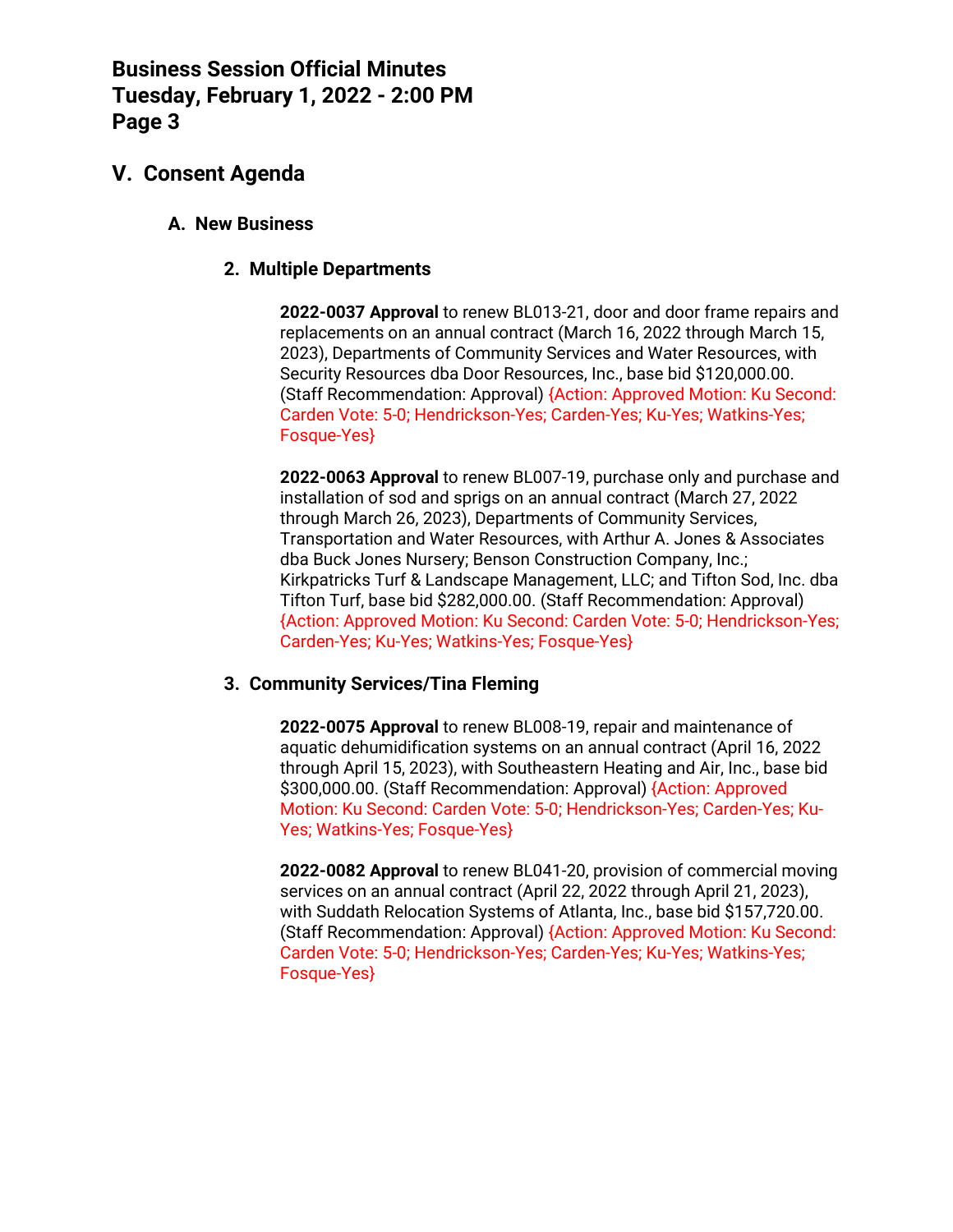### **V. Consent Agenda**

#### **A. New Business**

#### **3. Community Services/Tina Fleming**

**2022-0100 Approval/authorization** for the Chairwoman to execute a contract with Gwinnett County Department of Family and Children Services in the amount of \$660,638.00 for the period of January 1, 2022 through December 31, 2022. Subject to approval as to form by the Law Department. (Staff Recommendation: Approval) {Action: Approved Motion: Ku Second: Carden Vote: 5-0; Hendrickson-Yes; Carden-Yes; Ku-Yes; Watkins-Yes; Fosque-Yes}

**2022-0158 Approval/authorization** for the Chairwoman to execute a contract with View Point Health, in the amount of \$1,043,341.00 for the period of January 1, 2022 through December 31, 2022. Subject to approval as to form by the Law Department. (Staff Recommendation: Approval ) {Action: Approved Motion: Ku Second: Carden Vote: 5-0; Hendrickson-Yes; Carden-Yes; Ku-Yes; Watkins-Yes; Fosque-Yes}

**2022-0159 Approval/authorization** for the Chairwoman to execute a contract with Gwinnett Coalition for Health and Human Services, in the amount of \$235,088.00 for the period of January 1, 2022 through December 31, 2022. Subject to approval as to form by the Law Department. (Staff Recommendation: Approval) {Action: Approved Motion: Ku Second: Carden Vote: 5-0; Hendrickson-Yes; Carden-Yes; Ku-Yes; Watkins-Yes; Fosque-Yes}

**2022-0160 Approval/authorization** for the Chairwoman to execute a contract with United Way of Greater Atlanta d/b/a HomeFirst Gwinnett, in the amount of \$600,000.00 for the period of January 1, 2022 through December 31, 2022. Subject to approval as to form by the Law Department. (Staff Recommendation: Approval) {Action: Approved Motion: Ku Second: Carden Vote: 5-0; Hendrickson-Yes; Carden-Yes; Ku-Yes; Watkins-Yes; Fosque-Yes}

**2022-0161 Approval/authorization** for the Chairwoman to execute a contract with Mosaic Georgia Inc., in the amount of \$496,500.00 for the period of January 1, 2022 through December 31, 2022. Subject to approval as to form by the Law Department. (Staff Recommendation: Approval) {Action: Approved Motion: Ku Second: Carden Vote: 5-0; Hendrickson-Yes; Carden-Yes; Ku-Yes; Watkins-Yes; Fosque-Yes}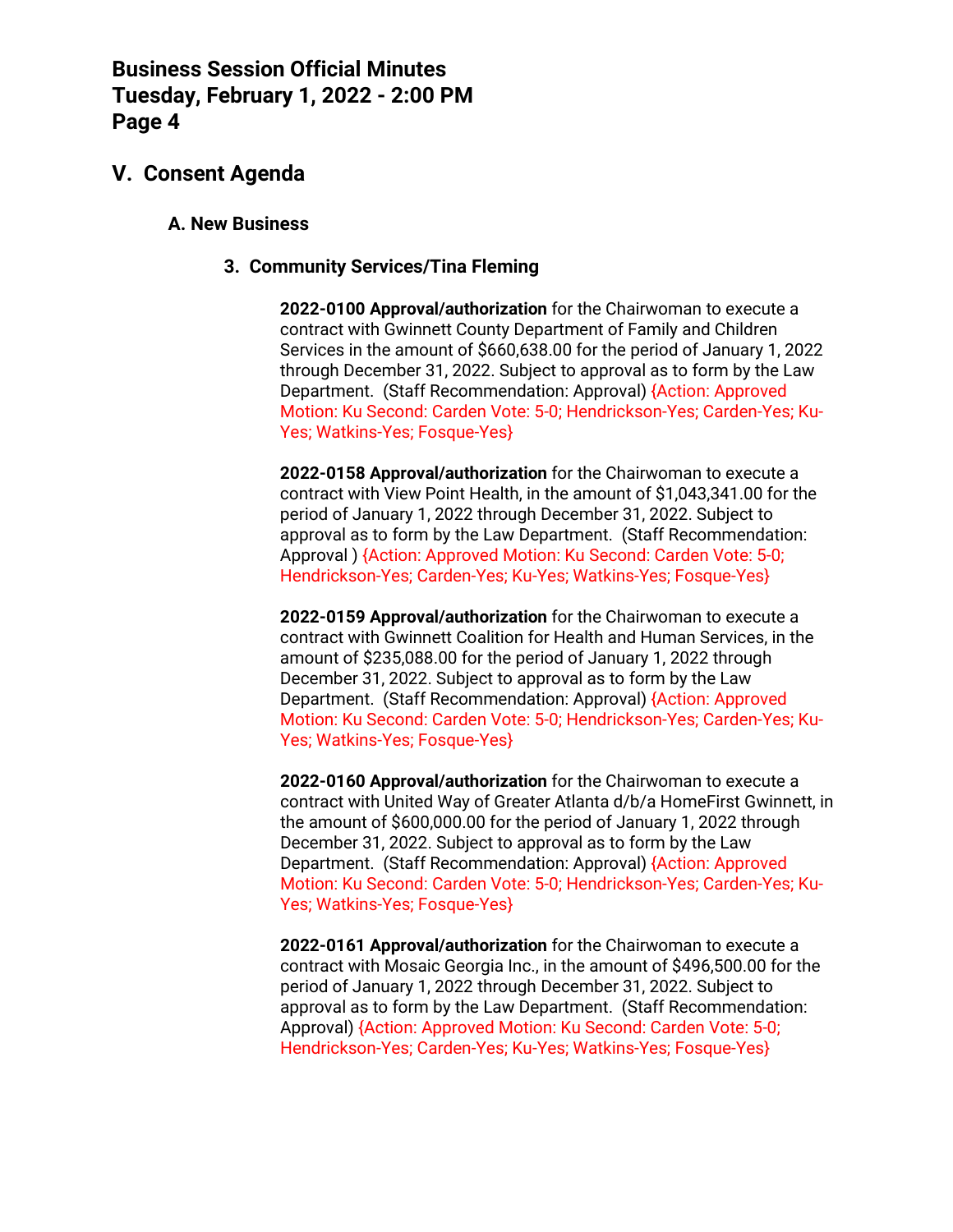### **V. Consent Agenda**

#### **A. New Business**

#### **3. Community Services/Tina Fleming**

**2022-0192 Approval/authorization** for the Chairwoman to execute a contract with Gwinnett County Board of Health d/b/a Gwinnett County Health Department, in the amount of \$2,074,641.00 for the period of January 1, 2022 through December 31, 2022. Subject to approval as to form by the Law Department. (Staff Recommendation: Approval) {Action: Approved Motion: Ku Second: Carden Vote: 5-0; Hendrickson-Yes; Carden-Yes; Ku-Yes; Watkins-Yes; Fosque-Yes}

### **4. Financial Services/Buffy Alexzulian**

**2022-0080 Award RP008-21**, printing and mailing of various tax forms on an annual contract (February 8, 2022 through February 7, 2023), to Diversified Companies, LLC, base amount \$191,332.75. Contract to follow award. Subject to approval as to form by the Law Department. (Staff Recommendation: Award) {Action: Approved Motion: Ku Second: Carden Vote: 5-0; Hendrickson-Yes; Carden-Yes; Ku-Yes; Watkins-Yes; Fosque-Yes}

**2022-0157 Approval** of tax digest corrections, including changes to the digest, additions, deletions, and errors discovered during the billing and collection process of the Tax Assessors and Tax Commissioner's Office. Adjustments amount to an increase of assessed value in the amount of \$20,972,300.00, a decrease in assessed value of \$10,392,150.00 for a net increase of \$10,580,150.00 for tax years 2016 through 2021. (Staff Recommendation: Approval) (Board of Assessors Approved on January 5, 2022, Vote 5-0) {Action: Approved Motion: Ku Second: Carden Vote: 5-0; Hendrickson-Yes; Carden-Yes; Ku-Yes; Watkins-Yes; Fosque-Yes}

#### **5. Fire Services/Russell S. Knick**

**2022-0081 Approval** to renew BL129-18, purchase of leather structural firefighter boots on an annual contract (February 6, 2022 through February 5, 2023), with Bennett Fire Products Company, Inc., base bid \$100,375.00. (Staff Recommendation: Approval) {Action: Approved Motion: Ku Second: Carden Vote: 5-0; Hendrickson-Yes; Carden-Yes; Ku-Yes; Watkins-Yes; Fosque-Yes}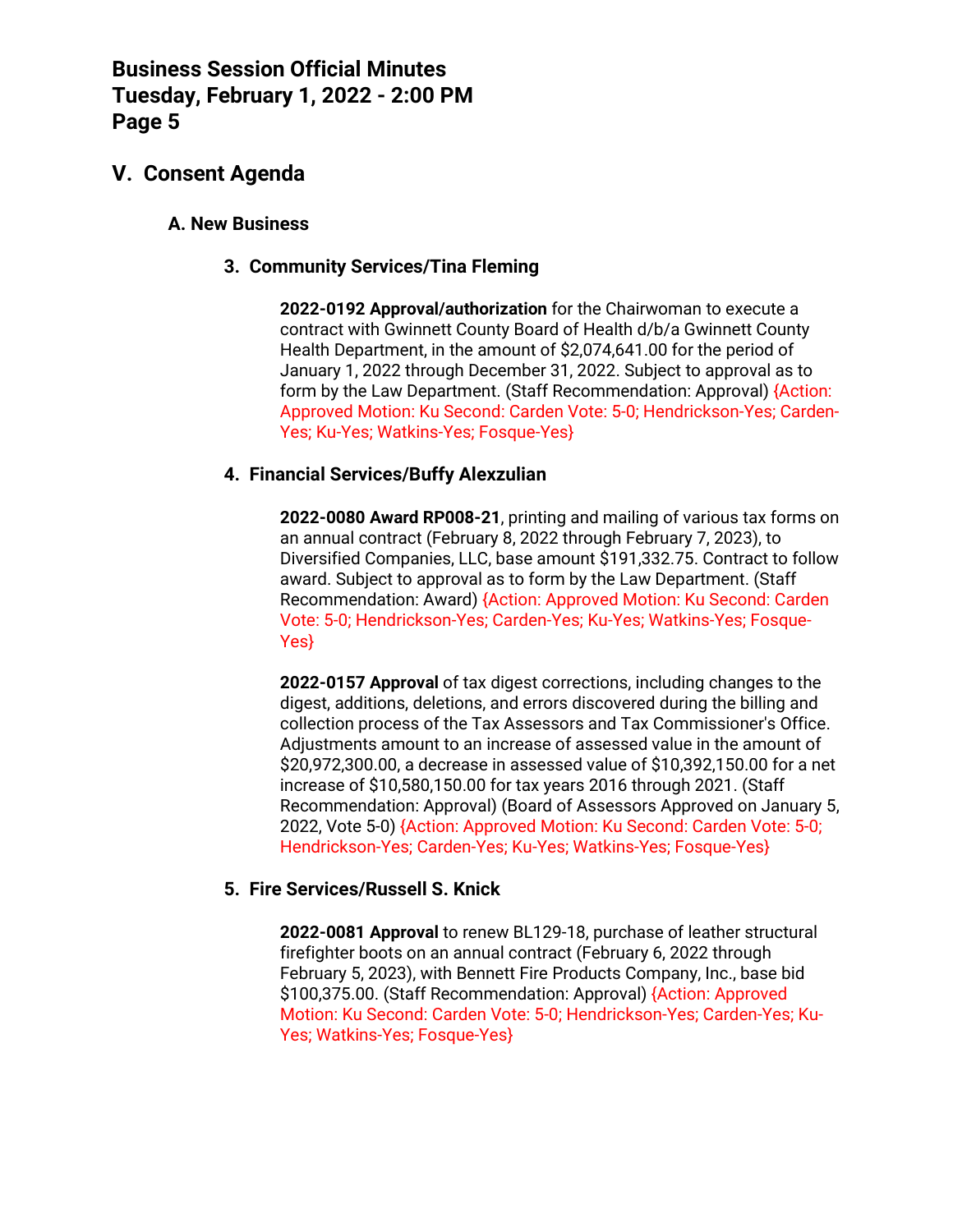## **V. Consent Agenda**

#### **A. New Business**

#### **5. Fire Services/Russell S. Knick**

**2022-0060 Approval/authorization** for the Chairwoman to execute a Memorandum of Agreement between Georgia Emergency Management Agency (GEMA) - Homeland Security Georgia Search and Rescue Team and Gwinnett County. This Agreement will provide for mutual assistance between the participating parties in managing any emergency or disaster duly declared by the governing authority of any participating party. Subject to approval as to form by the Law Department. (Staff Recommendation: Approval) {Action: Approved Motion: Ku Second: Carden Vote: 5-0; Hendrickson-Yes; Carden-Yes; Ku-Yes; Watkins-Yes; Fosque-Yes}

#### **6. Information Technology Services/Dorothy Parks**

**2022-0068 Approval** to renew BL001-18, on-demand installation services for voice and data wiring on an annual contract (February 20, 2022 through February 19, 2023), with Core Technologies, Inc. and Ideal Communications, Inc., base bid \$532,813.00. (Staff Recommendation: Approval) {Action: Approved Motion: Ku Second: Carden Vote: 5-0; Hendrickson-Yes; Carden-Yes; Ku-Yes; Watkins-Yes; Fosque-Yes}

#### **7. Law Department/Michael P. Ludwiczak**

**2022-0098 Approval/authorization** for Declaration of Taking Condemnation proceedings for the property of Roman International, LLC, U.S. Small Business Administration, and Bruce L. Jaffe, consisting of 26,121.13 square feet of fee simple right of way, 6,614.35 square feet of permanent construction easement, 669.42 square feet of permanent drainage easement, and 2,241.08 square feet of 48-month temporary driveway easement, Tax Parcel No. R6052 002, 2123 Parkwood Road, amount \$119,800.00. Subject to approval as to form by the Law Department. This project is funded by the 2017 SPLOST program. {Action: Approved Motion: Ku Second: Carden Vote: 5-0; Hendrickson-Yes; Carden-Yes; Ku-Yes; Watkins-Yes; Fosque-Yes}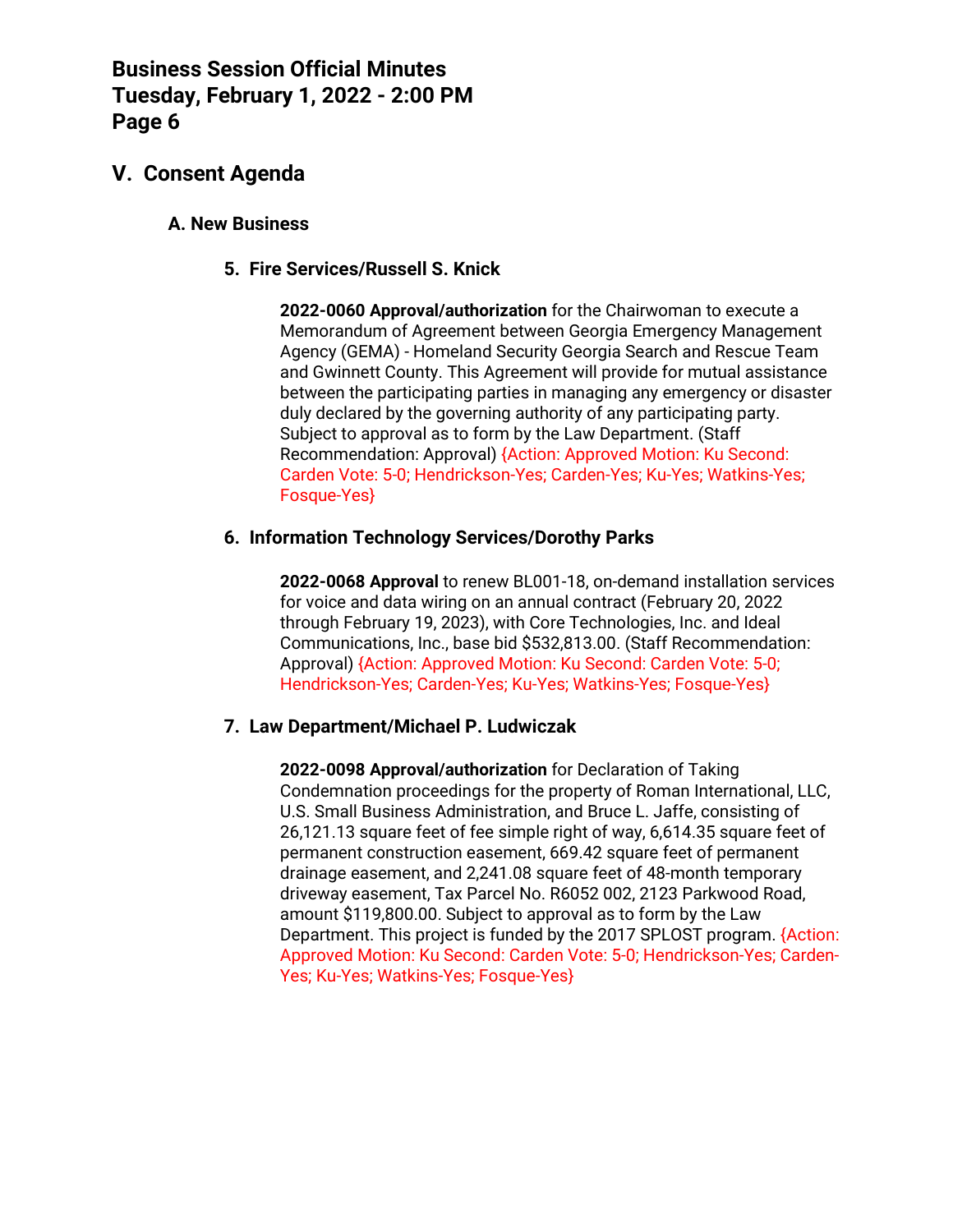### **V. Consent Agenda**

#### **A. New Business**

#### **8. Planning & Development/Susan Canon**

**2022-0078 Approval** of Waiver of Time Lapse Requirement for Zoning for property located at 3075 Lawrenceville Highway. The applicant, Rich-West Properties c/o Mahaffey Pickens Tucker, LLP, requests waiver of the 12 month time lapse requirement for zoning relating to prior case, RZM2021- 00009. District 4/Fosque {Action: Approved Motion: Ku Second: Carden Vote: 5-0; Hendrickson-Yes; Carden-Yes; Ku-Yes; Watkins-Yes; Fosque-Yes}

### **9. Police Services/James D. McClure**

**2022-0039 Approval** to accept a donation of nine (9) new LOF Streetfighter K9 vests valued at \$10,800.00 from the Georgia Police K9 Foundation. This donation will be used by the Gwinnett County Police Department's Special Operations Section, K9 Unit. This donation will outfit the entire unit and replace soon expiring K9 vests that are currently in use. {Action: Approved Motion: Ku Second: Carden Vote: 5-0; Hendrickson-Yes; Carden-Yes; Ku-Yes; Watkins-Yes; Fosque-Yes}

**2022-0061 Approval** to apply for and accept, if awarded, a grant by the Georgia Emergency Management and Homeland Security Agency (GEMA/HS), in the amount of \$50,000.00. Funds will be used to procure emergency management supplies in accordance with the Federal Emergency Management Agency (FEMA) authorized equipment list and professional services. A County match of \$50,000.00 is required and will be covered through in-kind personnel salaries. Approval/Authorization for the Chairwoman or designee to execute grant documents or any other necessary documents. Subject to approval as to form by the Law Department. Contract to follow award. {Action: Approved Motion: Ku Second: Carden Vote: 5-0; Hendrickson-Yes; Carden-Yes; Ku-Yes; Watkins-Yes; Fosque-Yes}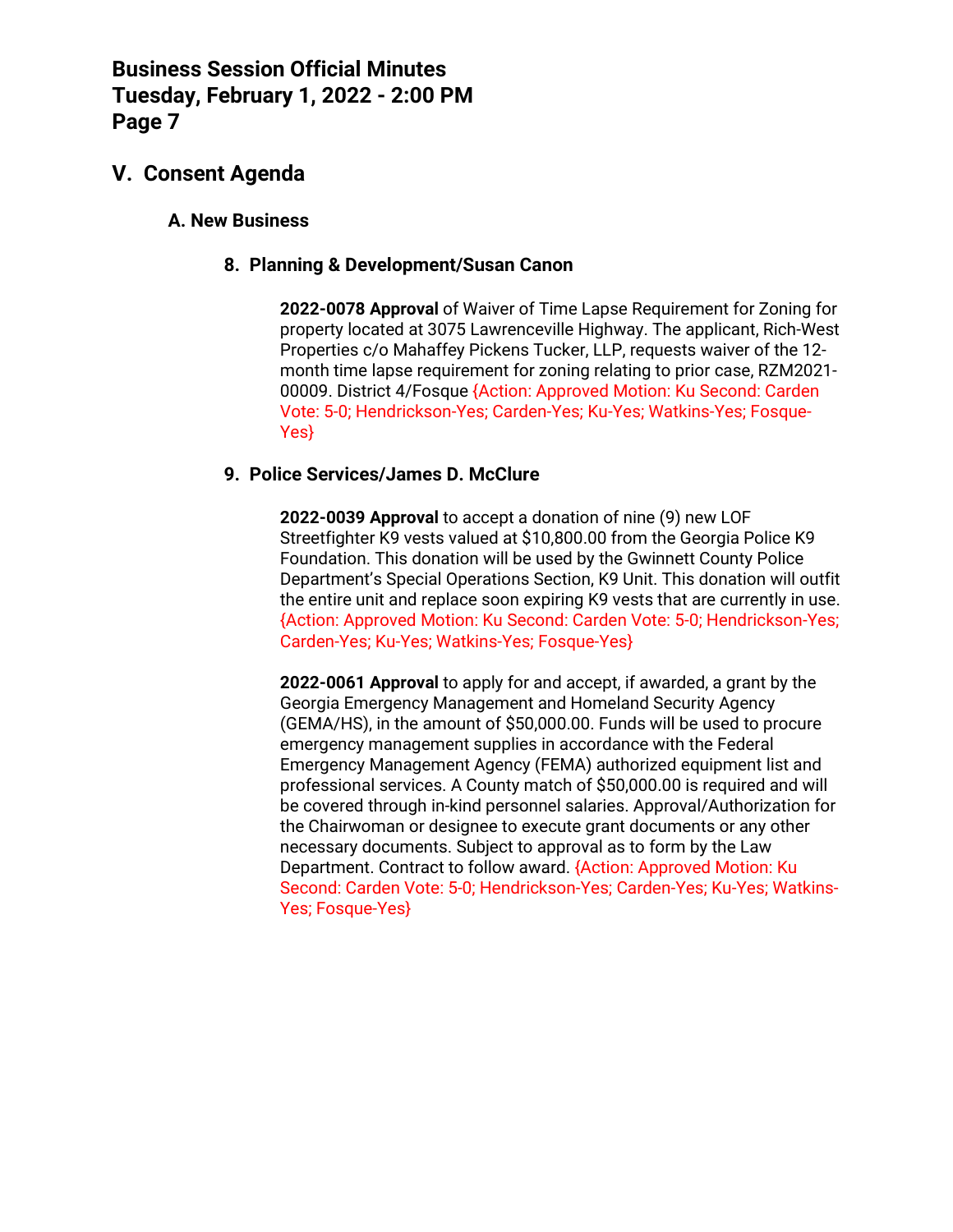### **V. Consent Agenda**

#### **A. New Business**

#### **10. Transportation/Lewis Cooksey**

**2022-0090 Award BL129-21**, Burns Road at Dickens Road intersection improvement project, to Summit Construction & Development, LLC, amount not to exceed \$1,433,788.28. Contract to follow award. Subject to approval as to form by the Law Department. This project is funded by the 2017 SPLOST Program. (Staff Recommendation: Award) {Action: Approved Motion: Ku Second: Carden Vote: 5-0; Hendrickson-Yes; Carden-Yes: Ku-Yes: Watkins-Yes: Fosque-Yes}

**2022-0029 Approval** to renew BL010-18, right-of-way mowing of County roads on an annual contract (March 21, 2022 through March 20, 2023), with Yellowstone Landscape SE, LLC, base bid \$835,000.00. (Staff Recommendation: Approval) {Action: Approved Motion: Ku Second: Carden Vote: 5-0; Hendrickson-Yes; Carden-Yes; Ku-Yes; Watkins-Yes; Fosque-Yes}

**2022-0035 Approval** to renew BL012-18, mowing and trimming of landscaped roadsides and along public sidewalks on an annual contract (March 21, 2022 through March 20, 2023), with ACS Landscape Management, Inc. for Section A, and Yellowstone Landscape SE, LLC for Section B, base bid \$1,025,000.00. (Staff Recommendation: Approval) {Action: Approved Motion: Ku Second: Carden Vote: 5-0; Hendrickson-Yes; Carden-Yes; Ku-Yes; Watkins-Yes; Fosque-Yes}

**2022-0084 Approval** to renew BL131-18, purchase and installation of guardrail and fencing on an annual contract (February 16, 2022 through February 15, 2023), with Martin-Robbins Fence Company, base bid \$220,000.00. (Staff Recommendation: Approval) {Action: Approved Motion: Ku Second: Carden Vote: 5-0; Hendrickson-Yes; Carden-Yes; Ku-Yes; Watkins-Yes; Fosque-Yes}

**2022-0096 Approval** of incorporation of Valley Road (Sweetwater Drive to US 29/SR 8/Lawrenceville Highway) into the Gwinnett County Speed Hump Program. Total estimated cost is \$3,378.61. This project is funded by the 2014 SPLOST Program. Subject to approval as to form by the Law Department. (Staff Recommendation: Approval) {Action: Approved Motion: Ku Second: Carden Vote: 5-0; Hendrickson-Yes; Carden-Yes; Ku-Yes; Watkins-Yes; Fosque-Yes}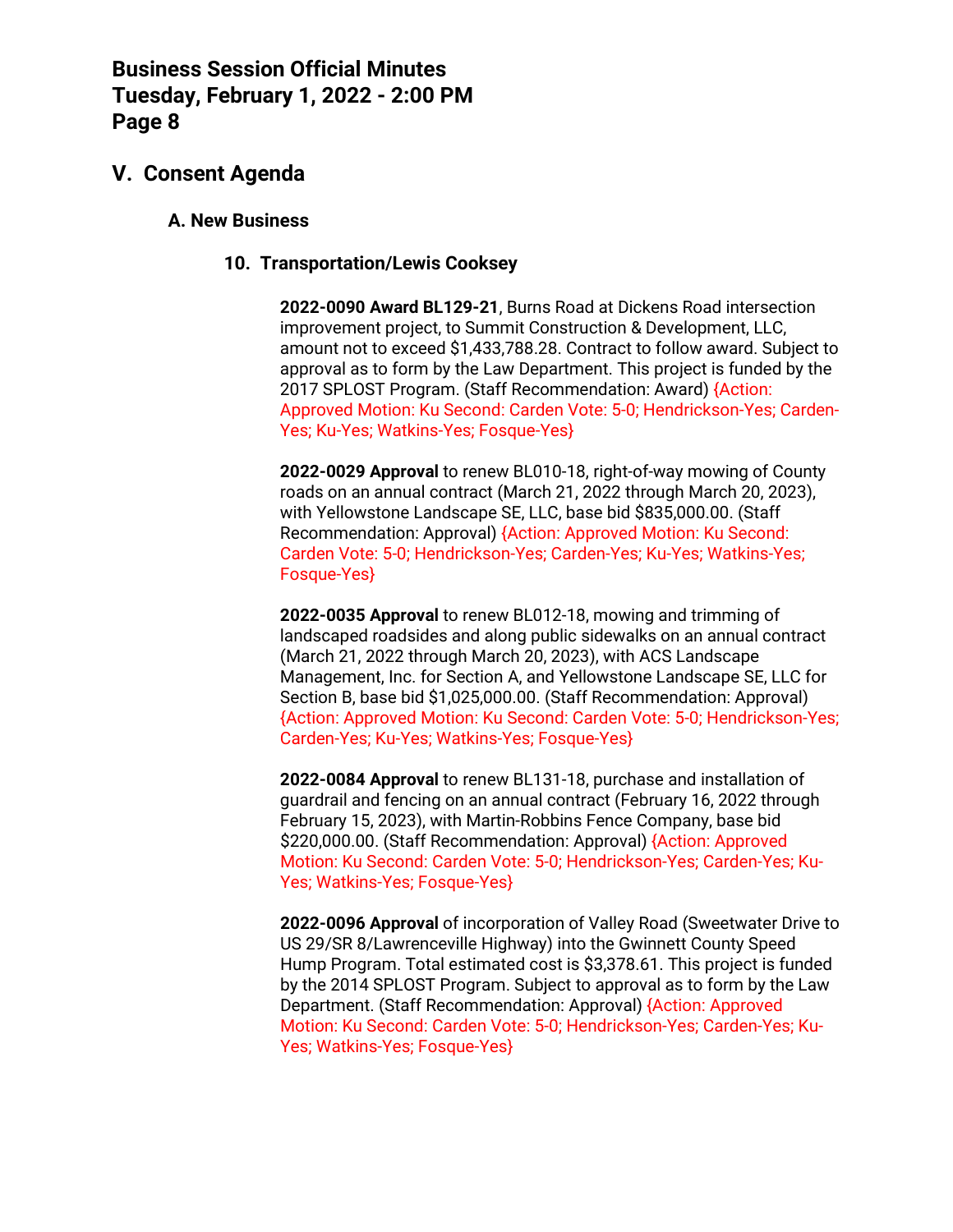### **V. Consent Agenda**

#### **A. New Business**

#### **10. Transportation/Lewis Cooksey**

**2022-0097 Approval** of incorporation of Holman Road into the Gwinnett County Speed Hump Program. Total estimated cost is \$36,175.43. This project is funded by the 2014 SPLOST Program. Subject to approval as to form by the Law Department. (Staff Recommendation: Approval) {Action: Approved Motion: Ku Second: Carden Vote: 5-0; Hendrickson-Yes; Carden-Yes; Ku-Yes; Watkins-Yes; Fosque-Yes}

**2022-0101 Approval/authorization** for the Chairwoman to execute an Intergovernmental Agreement between the Georgia Department of Transportation (GDOT) and Gwinnett County for the coordination and cooperation for the GDOT's Traffic Signal Operations (SigOps) Program. Approval/authorization for the Chairwoman or designee to execute any and all related documents. Subject to approval as to form by the Law Department. (Staff Recommendation: Approval) {Action: Approved Motion: Ku Second: Carden Vote: 5-0; Hendrickson-Yes; Carden-Yes; Ku-Yes; Watkins-Yes; Fosque-Yes}

#### **11. Water Resources/Tyler Richards**

**2022-0036 Approval** to renew BL005-20, provision of instrumentation calibration, maintenance, repair and replacement of various equipment for the Department of Water Resources on an annual contract (March 9, 2022 through March 8, 2023), with Argus Group Holdings dba Premier Safety, base bid \$200,000.00. (Staff Recommendation: Approval) {Action: Approved Motion: Ku Second: Carden Vote: 5-0; Hendrickson-Yes; Carden-Yes; Ku-Yes; Watkins-Yes; Fosque-Yes}

**2022-0062 Approval** to renew BL016-18, provision of HVAC maintenance and repair services for various Department of Water Resources locations on an annual contract (April 18, 2022 through April 17, 2023), with Capital City Mechanical Services, Inc.; Maxair, Inc.; and United Maintenance, Inc., base bid \$1,500,000.00. (Staff Recommendation: Approval) (Water and Sewerage Authority Approved on January 10, 2021, Vote 4-0.) {Action: Approved Motion: Ku Second: Carden Vote: 5-0; Hendrickson-Yes; Carden-Yes; Ku-Yes; Watkins-Yes; Fosque-Yes}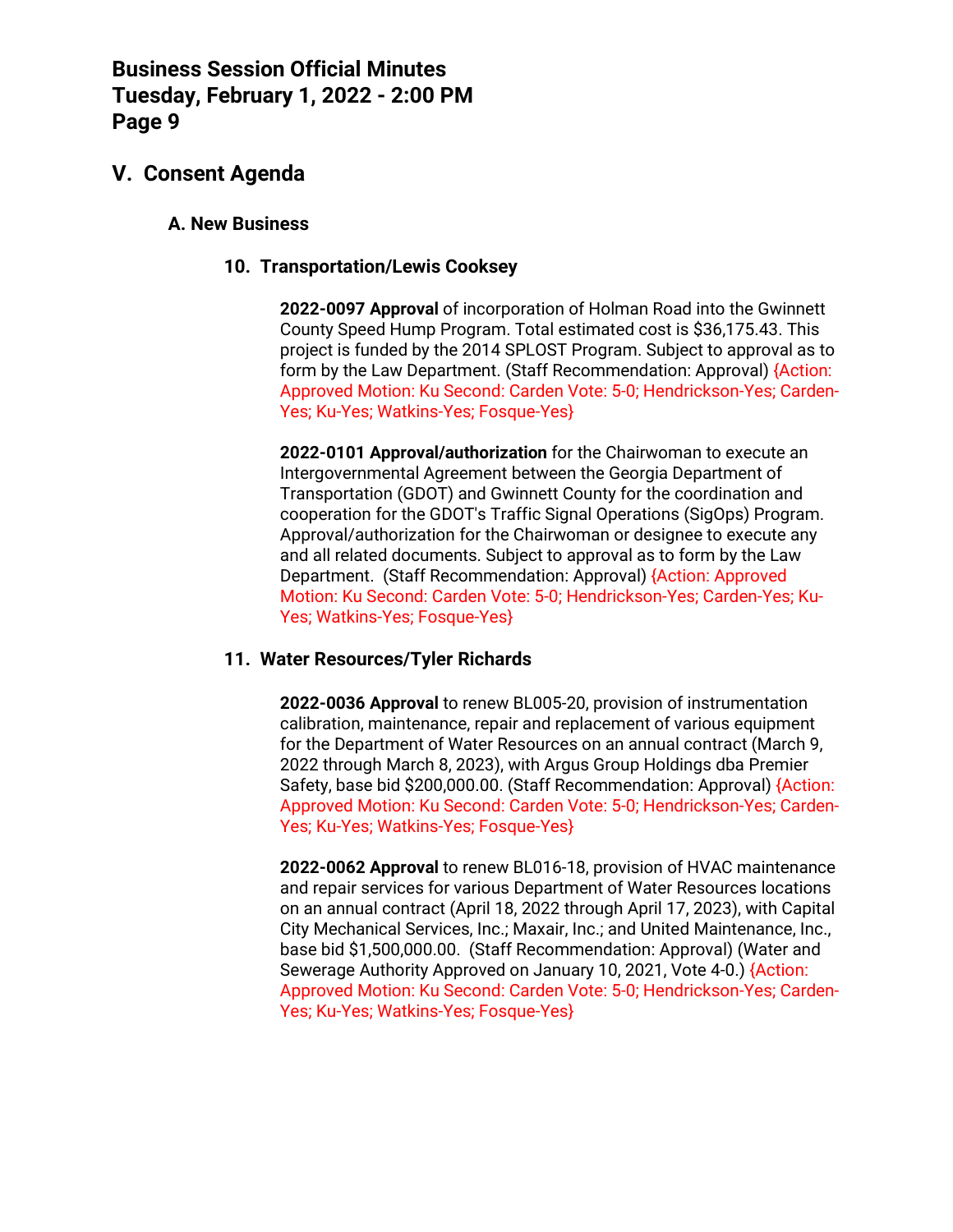### **VI. Old Business**

**1. Commissioners**

**2021-1652 Approval** (Formerly GCID 20211519) of appointment to the Planning Commission. Member serves a one-year term beginning January 1st of each year, and member may be removed by a majority vote of the Board of Commissioners at any time. Term expires December 31, 2022. Incumbent Kim Hartsock. District 1/Carden - Appoint Imran Niazi {Action: Approved Motion: Carden Second: Ku Vote: 5-0; Hendrickson-Yes; Carden-Yes; Ku-Yes; Watkins-Yes; Fosque-Yes}

**2021-1653 Approval** (Formerly GCID 20211527) of appointment to the Gwinnett County Stormwater Authority Seat 5. Term expires December 31, 2025. Incumbent Randy Davis. (Tabled on 2/1/2022) (Tabled to 2/15/2022) {Action: Tabled Motion: Ku Second: Watkins Vote: 5-0; Hendrickson-Yes; Carden-Yes; Ku-Yes; Watkins-Yes; Fosque-Yes}

**2021-1654 Approval** (Formerly GCID 20211528) of appointment to the Gwinnett County Stormwater Authority Seat 1. Term expires December 31, 2025. Incumbent Rich Edinger. (Tabled on 2/1/2022) (Tabled to 2/15/2022) {Action: Tabled Motion: Ku Second: Watkins Vote: 5-0; Hendrickson-Yes; Carden-Yes; Ku-Yes; Watkins-Yes; Fosque-Yes}

#### **2. Planning & Development/Susan Canon**

**2021-1623 SUP2021-00022 (Formerly** GCID 20210460), Applicant: Rockbridge Self Storage, LLC, Owner: Noorallah J. Alimohammed; Tax Parcel No. R6060 009; 5300 Block of Stone Mountain Highway and 1900 Block of Rockbridge Road; Application for a Special Use Permit in a C-2 Zoning District for a new Self-Storage Facility (Climate-Controlled); 1.08 acres. District 2/Ku [Planning Department Recommendation: Deny] [Planning Commission Recommendation: Deny] {Action: Approved with Change Motion: Ku Second: Carden Vote: 4-1; Hendrickson-Yes; Carden-Yes; Ku-Yes; Watkins-Yes; Fosque-No}